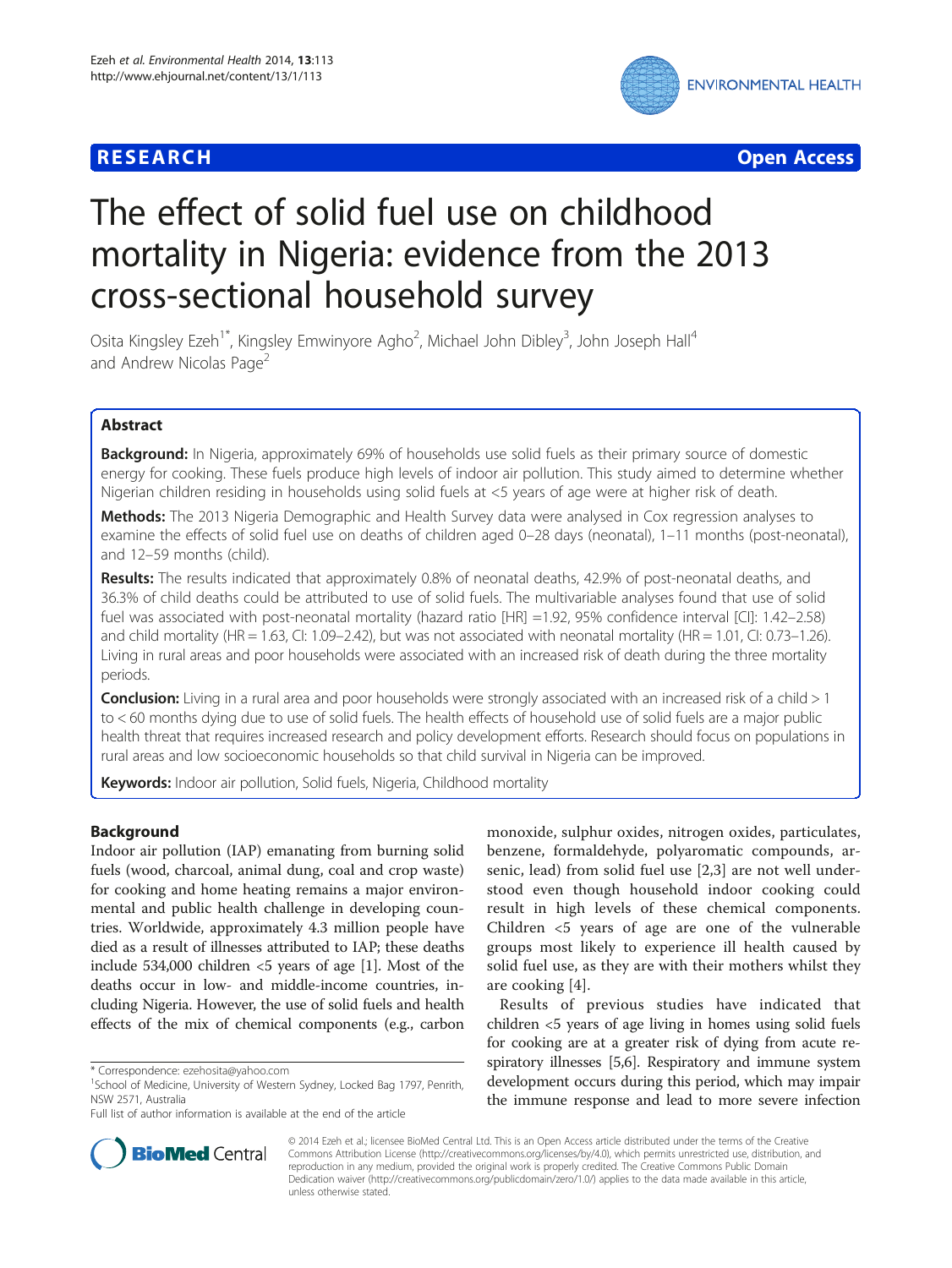and progression into the lower respiratory, particularly during the first year of life [[7,8](#page-8-0)]. In 2014, the World Health Organization (WHO) indicated that >50% of the deaths of children <5 years of age were attributed to acute lower respiratory infections triggered by solid fuels use [[1\]](#page-8-0). Poverty is one of the main drivers for solid fuel use in many lowand middle-income countries.

Evidence from the Nigeria Demographic and Health Surveys (NDHS) indicated that in the past decade (from 2003–2013), the proportion of Nigerian households using solid fuels as their primary source of domestic energy for cooking remained constant at approximately 69% [[9,10\]](#page-8-0). Each year, over 95,000 Nigerians, including children <5 years of age, die from exposure to firewood smoke [[11\]](#page-8-0). The health effects of household solid fuel use, and the increased risk of childhood mortality, have been somewhat neglected by public health researchers and policy makers in Nigeria.

We present new and emerging evidence on the effects of solid fuel use on childhood mortality in Nigeria. We examined the relationship between household solid fuel use and death rate of children <5 years for age groups (0–28 days, 1–11 months, and 12–59 months) because the effects of environmental, demographic, and socioeconomic factors may be amongst these groups [[12](#page-8-0),[13](#page-8-0)].

# Methods

The dataset used for this study was from the 2013 NDHS. The dataset is available online from ICF international, Rockville, MD, USA, after ethics approval is obtained [[10](#page-8-0)]. The National Population Commission (NPC) conducts the NDHS in conjunction with ICF International. The United States Agency for International Development (USAID) is the main sponsor of the NDHS. Approximately every 5 years, the NDHS collects information on demographic and health issues (e.g., maternal and child health, childhood mortality, and education) from nationally representative households located in rural and urban areas. The 2013 NDHS data were obtained by interviewing eligible reproductive age women and men, aged 15–49 and 15–59 years, respectively, who participated in the household survey. The information obtained was recorded in three questionnaires (i.e., household, and women's and men's questionnaires). The detailed sampling procedures used in the NDHS have previously been published [[10](#page-8-0)].

A total of 38,522 households were interviewed during the 2013 NDHS survey period. Of these households, 38,948 women and 17,359 men were successfully interviewed, corresponding to response rates of 97.6% and 95.2%, respectively. A total of 30,726 singleton livebirths were reported for the 5-year period prior to the interview date. Multiple births were excluded from our analysis because compared with singletons, multiple births are associated with higher childhood mortality

risk [[14,15\]](#page-8-0). The analysis was restricted to births that occurred within the previous 5 years to minimise recall bias in the birth and death dates reported by the mothers. In addition, children < 5 years of age are most likely to be indoors under their mother's supervision whilst cooking occurs.

### Descriptive study variables Outcome variables

The main outcome variables were neonatal mortality (death between birth and 28 days of age), post-neonatal mortality (death between 1 and 11 months of age) and child mortality (death between 12 and 59 months of age). Binary outcome variables were used in the analysis. Child death was considered a 'case'  $(= 1)$  if death occurred during the specified age period and a 'non-cases'  $(= 0)$  if the child was alive throughout the specified age period.

# Main study factor

The main study factor was the main type of cooking fuels available to household members at the time of survey. The respondents were asked "What type of fuel does your household mainly use for cooking", which was followed by 11 categories of cooking fuels, including electricity, liquefied petroleum gas, natural gas, biogas, kerosene, coal/lignite, charcoal, wood, straw/shrubs/ grass, agricultural crop and animal dung. For the analysis, these 11 categories were classified into two groups based on NDHS definitions, solid (coal/lignite, charcoal, wood, straw/shrubs/grass, agricultural crop, animal dung) and non-solid (electricity, liquefied petroleum gas (LPG), natural gas, biogas, kerosene) fuels.

# Potential confounding variables

The potential confounding variables considered were based on previous literature on the effects of cooking fuels on childhood mortality [[16-18](#page-8-0)], particularly in developing countries. These variables were adapted to the data available in the 2013 NDHS. Potential child-related confounders were sex, mother's perception of her newborn's size at birth, and breastfeeding. The child's sex was also included in the analysis because results of a study in Bangladesh indicated that boys spend less time indoors compared with girls [[19](#page-8-0)]. Therefore, girls are more likely to inhale IAP than boys, and girls are more likely than boys to be admitted for acute respiratory diseases [\[20\]](#page-8-0). The mother's perception of her newborn's size was categorised into two groups (small or very small, and average or large), and was used as a proxy for birth weight because >50% of children are not weighed at birth [\[10\]](#page-8-0). Results of recent studies in India and Guatemala indicated that children born in households using high-polluting solid fuels were 73 g and 63 g,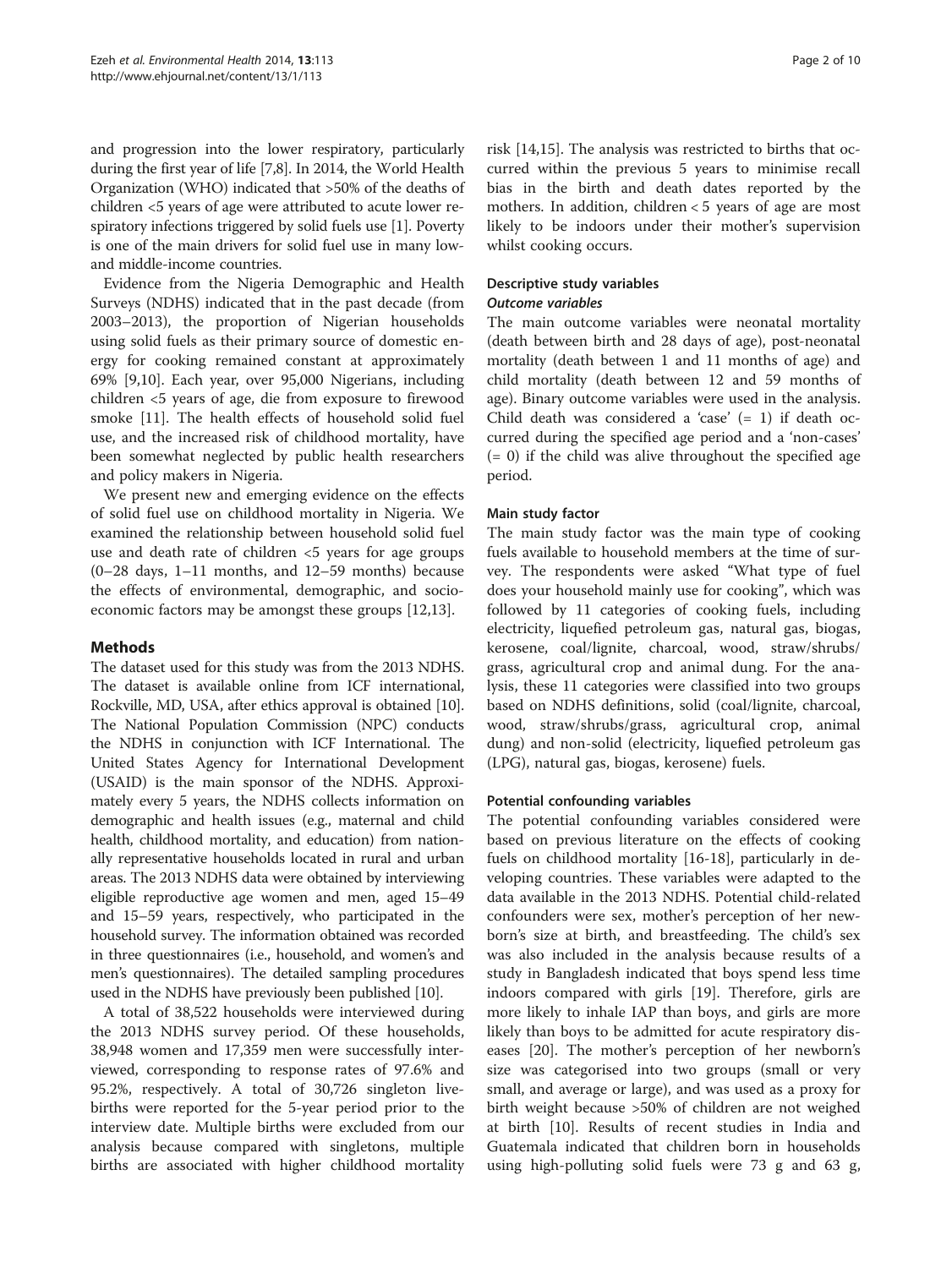respectively, lower in birth weight compared with children born in households using low-polluting fuels [\[21-23\]](#page-8-0). We considered breastfeeding in the analysis because it has a protective effect on the risk of respiratory disease [\[24,25](#page-8-0)], especially in the first year of an infant's life.

Confounders associated with maternal characteristics included education, working status and age at the birth of the child. Level of the mother's education is correlated with child survival, particularly during the post-neonatal and child period [\[26,27\]](#page-8-0). Compared with less educated mothers, educated mothers were more likely to obtain paid employment, which results in household members being exposed to solid and non-solid fuel combustion for shorter periods of time. Educated mothers can understand the health hazards of solid fuel use, and are more likely to purchase non-solid fuels. Educated mothers are also more likely to appropriately use healthcare services than their less educated peers. The level of education attained by mothers was categorised into three groups (no education, primary and secondary or higher education). Employment status was divided into two categories (working and not working). Mother's age at birth of the child was adjusted for because the frequency of exposure to cooking fuel smoke may vary as mothers grow older. It was categorised into four groups (age <20, 20–29, 30–39 and 40–49 years).

The respondent's living location at the time of the survey was used to classify the residence, and was classified as urban or rural. More than two-thirds of households using solid fuels are in rural areas [\[10,28](#page-8-0)]. Household economic status is associated with use of high-polluting fuels [[29](#page-8-0)]. As higher income levels are achieved, households are more likely to switch to more modern stoves and cleaner fuels, regardless of cultural traditions [\[30](#page-9-0)]. A household wealth index variable was constructed using household assets, which were weighted using a principal component analysis [[31\]](#page-9-0). The assets considered were presence of a television, radio, refrigerator, telephone, car, bicycle, motorcycle and canoe, and ownership of agricultural land, a livestock farm or a bank account. In the NDHS data set, the household wealth variable was categorised into five quintiles: poorest, poorer, middle, richer, and richest. However, in the analysis the household wealth index was re-categorised into three groups. The bottom 40% of households was arbitrarily referred to as poor households, the next 40% as middle-income households, and the top 20% as high-income households.

Location of household kitchen was categorised into three groups (separate building, outdoor and in the house). However, frequency of cooking, ventilation facility, and duration of cooking variables were not included in this analysis because they were not collected. The previously mentioned potential confounding variables were used to measure the effects of use of solid fuels on neonatal, post-neonatal and child mortality.

#### Statistical analysis

Initially, mortality rates categorised by the two groups based on type of cooking fuel were estimated using a method similar to that described by Rutstien and Rojas [[32\]](#page-9-0). Cox proportional hazards regression models were then used for multivariable analyses that independently examined the effect of each factor after adjusting for potential confounding variables.

A staged modelling technique was employed in the multivariable modelling. In the first stage, all potential confounding variables were entered into the baseline multivariable model to assess their relationship with the study outcomes. A stepwise backwards elimination process was performed, and variables that were associated with the study outcomes at a 5% significance level were retained in the model (model 1). In the final stage of the analysis, the main study factor (type of cooking fuels) was entered into model 1, and variables with a pvalue <0.05 were retained in the final model (model 2).

The hazard ratios (HRs) and their 95% confidence intervals (CIs) obtained from the adjusted Cox proportional hazards models were used to measure the effect of the type of cooking fuels on neonatal, post-neonatal and child mortality. The "SVY" commands in STATA version 12.0 (Stata Corporation, College Station, TX, USA) were used in all analyses to adjust for the cluster sampling survey design, weights, and the calculation of standard errors.

The population attributable risk (PAR) was calculated to estimate total risk of neonatal, post-neonatal and child mortality in the general population that was attributable to household air pollution from smoke emanating from solid fuel use between 2009 and 2013. PAR was obtained using the following formula, which is recommended for multivariate-adjusted relative risks [[33,34\]](#page-9-0):

| $PAR = proportion of deaths$                   |
|------------------------------------------------|
| $(nevat al, post-neonatal, and child)$         |
| associated with using solid fuels for cooking, |
| $X[(aHR - 1)/aHR]$                             |

where aHR was the adjusted hazard ratio for (neonatal, post-neonatal, and child) mortality from use of solid fuel.

# Results

A weighted total of 30,726 singleton live-births of children occurred within the 5-year period prior to the 2013 NDHS survey interview date. Of the total live births, 2,615 children died within the 5-year period. These deaths consisted of 1,011 neonates (first day of life to 28 days of age), 789 post-neonates (between 1 and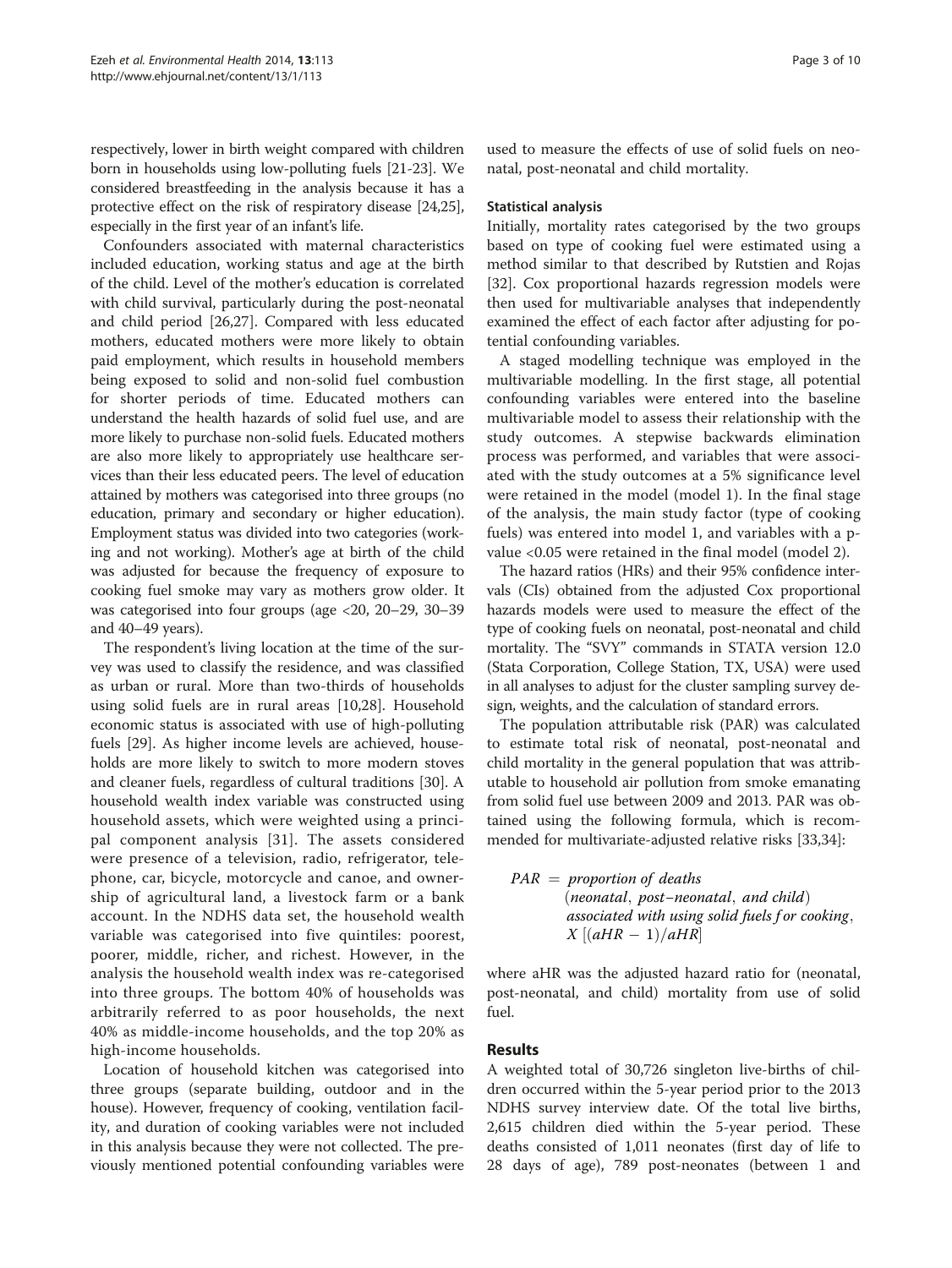11 months of age), and 815 young children (between 12 and 59 months of age).

Table 1 presents the results for the percentage distribution of neonatal, post-neonatal, and young child deaths by selected background characteristics. In the 2013 NDHS, approximately 82% of neonates died in

| Table 1 Percentage distribution of neonatal, post-neonatal |
|------------------------------------------------------------|
| and child mortality by background characteristics          |

| <b>Variables</b>                 | Neonatal<br>deaths<br>$(n = 1,011)$ | Post-neonatal<br>deaths<br>$(n = 789)$ | Child deaths<br>$(n = 815)$ |
|----------------------------------|-------------------------------------|----------------------------------------|-----------------------------|
| Residence type                   |                                     |                                        |                             |
| Urban                            | 29.1                                | 26.9                                   | 17.1                        |
| Rural                            | 70.9                                | 73.1                                   | 82.9                        |
| Household wealth index           |                                     |                                        |                             |
| Poor                             | 52.2                                | 60.6                                   | 71.2                        |
| Middle                           | 34.0                                | 30.4                                   | 24.6                        |
| Rich                             | 13.8                                | 9.0                                    | 4.2                         |
| <b>Mother's education</b>        |                                     |                                        |                             |
| No education                     | 52.1                                | 59.8                                   | 69.2                        |
| Primary                          | 21.9                                | 17.5                                   | 17.5                        |
| Secondary or higher              | 25.9                                | 22.7                                   | 13.3                        |
| Mother's working status*         |                                     |                                        |                             |
| Not working                      | 35.0                                | 33.9                                   | 33.2                        |
| Working                          | 64.5                                | 66.1                                   | 66.8                        |
| Mother's age                     |                                     |                                        |                             |
| < 20                             | 7.9                                 | 7.1                                    | 4.8                         |
| $20 - 29$                        | 47.4                                | 44.8                                   | 46.1                        |
| $30 - 39$                        | 33.3                                | 36.3                                   | 36.7                        |
| $40 - 49$                        | 11.4                                | 11.8                                   | 12.4                        |
| Mother's perceived<br>baby size* |                                     |                                        |                             |
| Small or very small              | 23.5                                | 16.9                                   | 18.7                        |
| Average or larger                | 68.2                                | 76.9                                   | 76.0                        |
| Sex                              |                                     |                                        |                             |
| Female                           | 42.6                                | 49.0                                   | 48.7                        |
| Male                             | 57.4                                | 51.0                                   | 51.3                        |
| <b>Currently breastfeeding</b>   |                                     |                                        |                             |
| Yes                              | 28.7                                | 35.6                                   | 43.1                        |
| No                               | 71.3                                | 64.4                                   | 56.9                        |
| Location of Kitchen*             |                                     |                                        |                             |
| Separate building                | 17.6                                | 19.7                                   | 16.1                        |
| Outdoor                          | 22.8                                | 25.2                                   | 22.6                        |
| House                            | 59.3                                | 54.3                                   | 61.2                        |
| Type of cooking fuel*            |                                     |                                        |                             |
| Solid fuel                       | 82.2                                | 89.6                                   | 93.8                        |
| Non-solid fuel                   | 16.4                                | 9.6                                    | 5.6                         |

\*Percentages did not add up to 100% because of missing values.

households using solid fuels for cooking. This number increased to 90% for the post-neonatal group and was 94% for the young child group. Wealthy households had the lowest percent of deaths compared with poor and middle-income households (13.8% neonatal, 9.0% postneonatal, and 4.2% child). Greater than 70% of the neonatal, post-neonatal, and child deaths occurred in the rural areas.

The neonatal mortality rate (NMR) was higher among neonates born to mothers in households using solid fuels for cooking (NMR: 33.4 vs 29.6). The post-neonatal mortality rate (PMR) in households using solid fuels for cooking was greater than in households using non-solid fuels (PMR: 28.4 vs 13.6). Similarly, the child mortality rate (CMR) for children aged 12–59 months was higher in households using solid fuels for cooking compared with households not using solid fuels for cooking (CMR: 30.7 vs 8.2).

Approximately, 0.8% of neonatal deaths (PAR: 0.8; CI: −7.8―2.8), 43% of post-neonatal deaths (PAR: 42.9; CI: 31.9―61.4) and 36% of child deaths (PAR: 36.3; CI: 33.1―52.1) for the 5-year period prior to the 2013 NDHS survey may be attributed to the use of solid fuels.

### The effect of solid fuel use on neonatal mortality

Table [2](#page-4-0) presents the results for the effect of cooking fuel on neonates survival after adjusting for potential confounding factors. Neonates born to mothers in households using solid fuels for cooking had a slightly higher risk of neonatal death  $(HR = 1.01; CI: 0.73-1.26)$  compared with neonates in households using non-solid fuel. This difference was not statistically significant.

Table [2](#page-4-0) (model 2) presents the results for other significant factors that affected neonatal deaths. These factors were neonates born to mothers  $\langle 20 \rangle$  years of age (HR = 3.16; CI: 2.12–4.74), neonates whose body size was perceived by the mother as small or smaller  $(HR = 1.86; CI:$ 1.55–2.24), male neonates (HR = 1.33; CI: 1.13–1.64), neonates born to mothers residing in rural areas  $(HR = 1.32;$ CI: 1.06–1.64), and neonates not currently breastfed (HR = 2.12; CI: 1.75–2.55). When the place of residence was replaced by the household wealth index in the final model, children from poor households had a significantly high risk of infant death (HR = 1.55; CI: 1.13–2.13).

#### The effect of solid fuel use on post-neonatal mortality

Table [3](#page-5-0) presents the results for the effect of cooking fuel on post-neonatal mortality after adjustment for confounding factors. Compared with the reference category (Table [3](#page-5-0), model 2), infants in households cooking with solid fuels (HR = 1.92; CI: 1.42–2.58) had a significantly higher risk of post-neonatal mortality.

Model 2 (Table [3\)](#page-5-0) revealed significant factors, other than households using solid fuels for cooking, that affected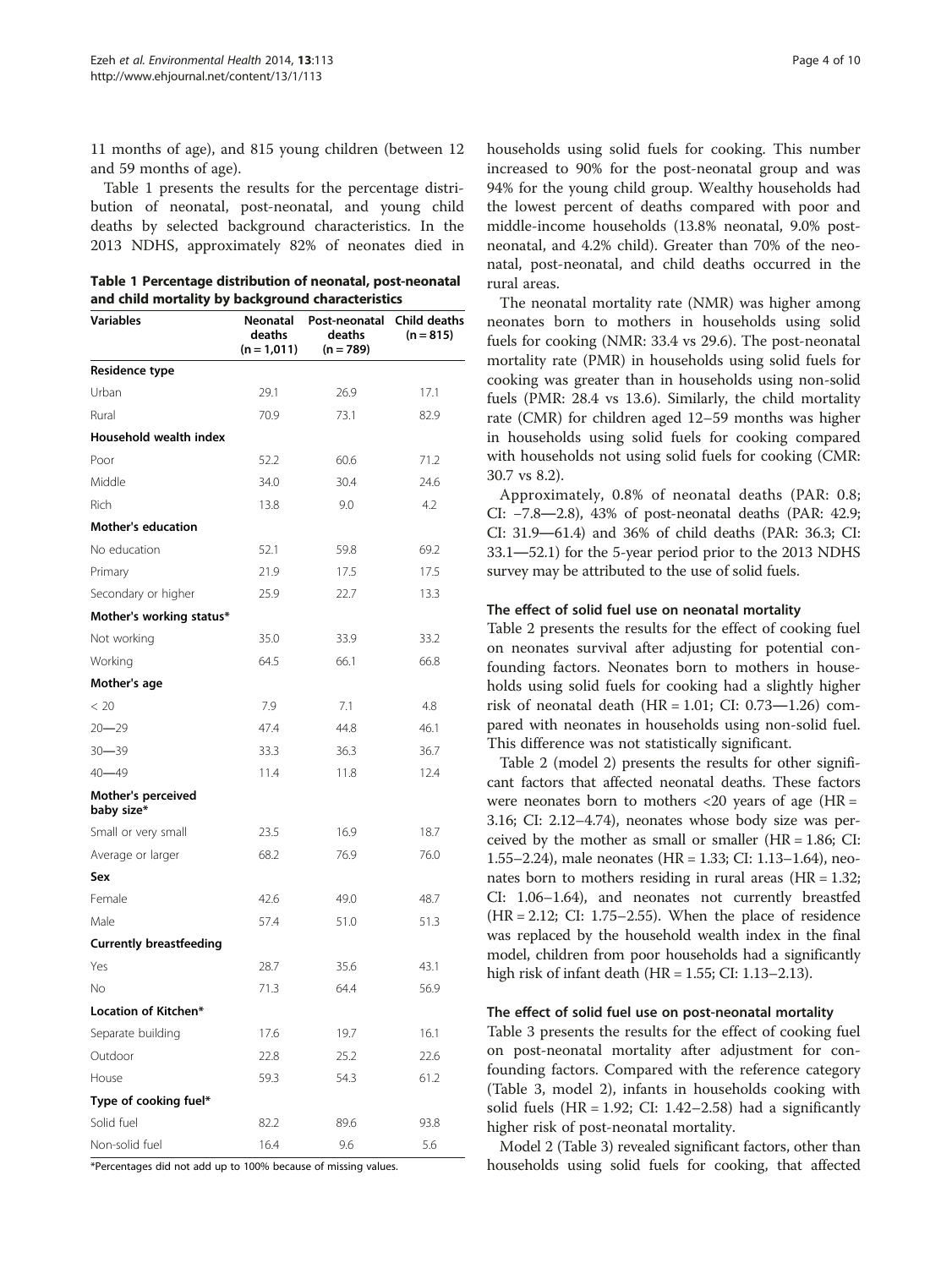#### **Table 2 Neonat**

<span id="page-4-0"></span>

| <b>Table 2 Neonatal mortality model</b><br><b>Variables</b> | (Model $0$ ) <sup>n</sup> | (Model 1)"          | (Model 2) $^{\wedge\sim}$ |
|-------------------------------------------------------------|---------------------------|---------------------|---------------------------|
|                                                             | HR (95% CI)               | HR (95% CI)         | HR (95% CI)               |
| <b>Residence type</b>                                       |                           |                     |                           |
| Urban                                                       | Ref                       | Ref                 |                           |
| Rural                                                       | $1.36(1.13 - 1.65)$       | $1.30(1.07 - 1.58)$ | $1.32(1.06 - 1.64)$       |
| Household wealth index                                      |                           |                     |                           |
| Rich                                                        | Ref                       |                     |                           |
| Poor                                                        | $1.43(1.09 - 1.88)$       |                     |                           |
| Middle                                                      | $1.14(0.86 - 1.52)$       |                     |                           |
| <b>Mother's education</b>                                   |                           |                     |                           |
| Secondary or higher                                         | Ref                       |                     |                           |
| No education                                                | $1.26(1.01 - 1.56)$       |                     |                           |
| Primary                                                     | $1.20(0.94 - 1.52)$       |                     |                           |
| Mother's working status                                     |                           |                     |                           |
| Not working                                                 | Ref                       |                     |                           |
| Working                                                     | $0.76(0.64 - 0.91)$       |                     |                           |
| Mother's age                                                |                           |                     |                           |
| $40 - 49$                                                   | Ref                       | Ref                 |                           |
| < 20                                                        | $3.14(2.09 - 4.70)$       | $3.17(2.12 - 4.74)$ | $3.16(2.12 - 4.74)$       |
|                                                             | $1.11(0.81 - 1.51)$       | $1.22(0.90 - 1.66)$ | $1.220.90 - 1.65$         |
|                                                             | $0.90(0.64 - 1.24)$       | $0.99(0.71 - 1.37)$ | $0.98(0.71 - 1.36)$       |
| $20 - 29$<br>$30 - 39$                                      |                           |                     |                           |

Mother's perceived baby size Average or larger Ref Ref Ref Small or very small 1.95(1.63―2.34) 1.86(1.55―2.24) 1.86(1.55―2.24) Sex Female Ref Ref Ref Male 1.31(1.11—1.55) 1.33(1.13—1.57) 1.33(1.13—1.57) Breastfeeding currently Yes Ref Ref Ref No 1.98(1.64―2.38) 2.12(1.76―2.55) 2.12(1.75―2.55) Location of kitchen Separate building Ref Ref Ref Outdoors 0.88(0.68—1.15) House 1.15(0.92―1.44) Cooking fuel Non-Solid fuel Ref Ref Solid fuel 1.16(0.91—1.47) 1.01(0.73—1.26)

^ Independent variables adjusted were: place of residence, wealth index, child size, child's gender, currently. Breastfeeding and mother's (education, working status, age); <sup>n</sup>Model 0 – unadjusted independent variables; "Model 1 – independent variables associated with neonatal mortality; Model 2 – Model 1 plus type of cooking fuels; <sup>~</sup> Missing values were excluded from model 0, 1, and 2.

post-neonatal deaths. There was a significantly higher risk of infant death for infants born to mothers residing in rural areas (HR =  $1.16$ ; CI:  $1.01-1.46$ ), compared with infants in urban areas. When the place of residence was replaced by a household wealth index in the final model, infants born to mothers from poor households had a

significantly high risk of infant death (HR = 1.81; CI: 1.15– 2.83). Infants born to mothers <20 years of age had a 3.63 times greater risk of dying compared with infants of mothers aged ≥20 years (HR = 3.63; CI: 2.41–5.46). There was a significantly higher risk of post-neonatal death for infants not currently breastfed (HR = 1.46; CI: 1.22–1.74).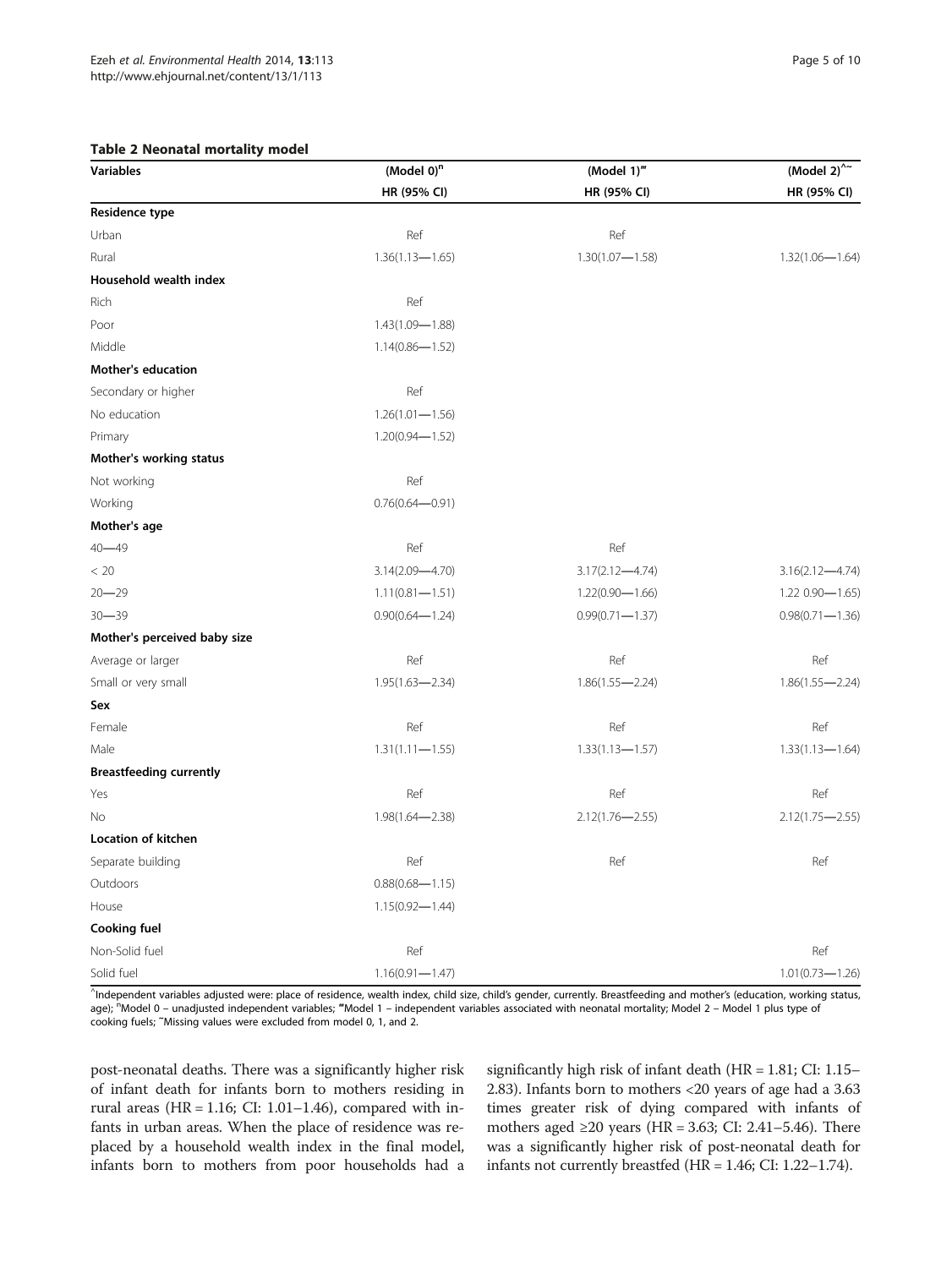#### <span id="page-5-0"></span>Table 3 Post-neonatal mortality model

| Variables                      | (Model 0) <sup>n</sup> | (Model 1)"          | (Model $2)^{2/2}$   |
|--------------------------------|------------------------|---------------------|---------------------|
|                                | HR (95% CI)            | HR (95% CI)         | HR (95% CI)         |
| Residence type                 |                        |                     |                     |
| Urban                          | Ref                    | Ref                 | Ref                 |
| Rural                          | $1.48(1.17 - 1.88)$    | $1.44(1.15 - 1.80)$ | $1.16(1.01 - 1.46)$ |
| Household wealth index         |                        |                     |                     |
| Rich                           | Ref                    |                     |                     |
| Poor                           | 2.48 (1.78-3.45)       |                     |                     |
| Middle                         | $1.63(1.16 - 2.29)$    |                     |                     |
| <b>Mother's education</b>      |                        |                     |                     |
| Secondary or higher            | Ref                    |                     |                     |
| No education                   | $1.51(1.20 - 1.91)$    |                     |                     |
| Primary                        | $1.13(0.85 - 1.50)$    |                     |                     |
| Mother's working status        |                        |                     |                     |
| Not working                    | Ref                    |                     |                     |
| Working                        | $0.79(0.67 - 0.94)$    |                     |                     |
| Mother's age                   |                        |                     |                     |
| 40-49                          | Ref                    | Ref                 |                     |
| < 20                           | 3.76 (2.45-5.79)       | $3.62(2.41 - 5.45)$ | $3.63(2.41 - 5.46)$ |
| 20–29                          | $1.12(0.84 - 1.52)$    | $1.17(0.87 - 1.57)$ | $1.19(0.89 - 1.60)$ |
| $30 - 39$                      | $0.99(0.73 - 1.34)$    | $1.03(0.77 - 1.39)$ | $1.07(0.80 - 1.45)$ |
| Mother's perceived baby size   |                        |                     |                     |
| Average or larger              | Ref                    |                     |                     |
| Small or very small            | 1.28 (1.04-1.59)       |                     |                     |
| Sex                            |                        |                     |                     |
| Female                         | Ref                    |                     |                     |
| Male                           | $0.98(0.82 - 1.18)$    |                     |                     |
| <b>Breastfeeding currently</b> |                        |                     |                     |
| Yes                            | Ref                    | Ref                 | Ref                 |
| No                             | $1.38(1.14 - 1.67)$    | $1.41(1.18 - 1.69)$ | $1.46(1.22 - 1.74)$ |
| Location of kitchen            |                        |                     |                     |
| Separate building              | Ref                    |                     |                     |
| Outdoors                       | $0.92(0.69 - 1.22)$    |                     |                     |
| House                          | $0.90(0.71 - 1.14)$    |                     |                     |
| Cooking fuel                   |                        |                     |                     |

^ Independent variables adjusted were: place of residence, wealth index, child size, child's gender, currently breastfeeding and mother's (education, working status, age); <sup>n</sup>Model 0 – unadjusted independent variables; "Model 1 – independent variables associated with post-neonatal mortality; Model 2 – Model 1 plus type of cooking fuels; <sup>~</sup> Missing values were excluded from model 0, 1 and 2.

Non-solid fuel Ref Ref Solid fuel 2.16 (1.58—2.96) 2.16 (1.58—2.96) 2.16 (1.58—2.96)

# The effect of solid fuel use on child mortality

Table [4](#page-6-0) presents the results for the effect of cooking fuels on young children after adjustment for confounding factors. As indicated in model 2 results, children aged between 12 and 59 months and living in households using solid fuels for cooking had a greater risk of child mortality (HR = 1.63; CI: 1.09–2.42), compared with children in households using non-solid fuels.

There were other factors associated with a significantly higher risk of child mortality (Table [4](#page-6-0),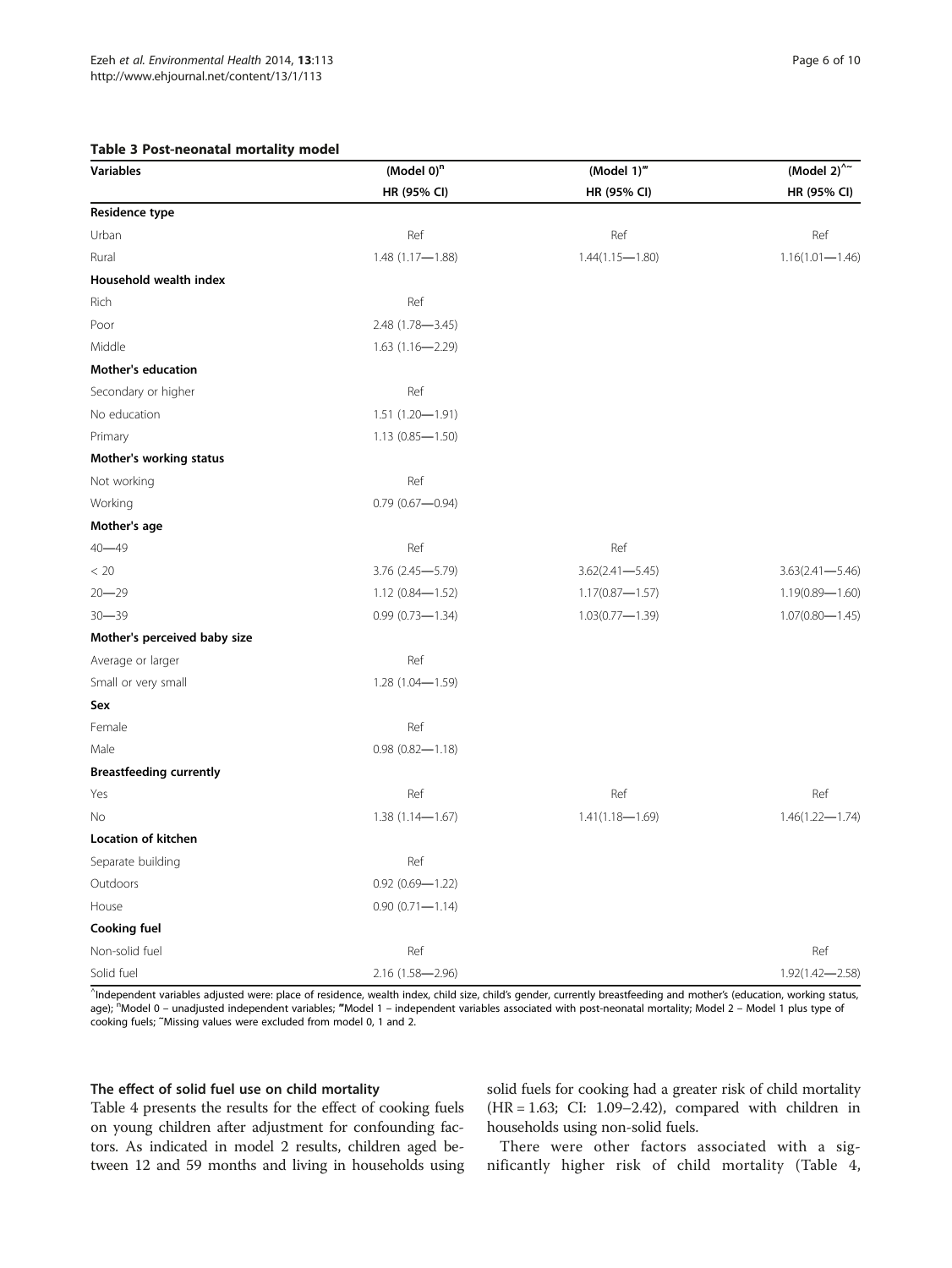#### Table 4 Child mortality model

<span id="page-6-0"></span>

| <b>Variables</b>          | (Model $0$ ) <sup>n</sup> | (Model 1)"          | (Model 2) $^{\wedge}$ |
|---------------------------|---------------------------|---------------------|-----------------------|
|                           | HR (95% CI)               | HR (95% CI)         | HR (95% CI)           |
| Residence type            |                           |                     |                       |
| Urban                     | Ref                       | Ref                 | Ref                   |
| Rural                     | $2.45(1.95 - 3.07)$       | $1.75(1.39 - 2.22)$ | $1.59(1.25 - 2.03)$   |
| Household wealth index    |                           |                     |                       |
| Rich                      | Ref                       |                     |                       |
| Poor                      | $4.80(3.89 - 8.64)$       |                     |                       |
| Middle                    | $2.52(1.64 - 3.88)$       |                     |                       |
| <b>Mother's education</b> |                           |                     |                       |

| <b>Mother's education</b>      |                     |                     |                     |
|--------------------------------|---------------------|---------------------|---------------------|
| Secondary or higher            | Ref                 | Ref                 | Ref                 |
| No education                   | $3.20(2.45 - 4.19)$ | $2.46(1.85 - 3.26)$ | $2.13(1.58 - 2.87)$ |
| Primary                        | $1.99(1.46 - 2.73)$ | 1.74(1.26-2.39)     | $1.55(1.12 - 2.15)$ |
| Mother's working status        |                     |                     |                     |
| Not working                    | Ref                 |                     |                     |
| Working                        | $0.94(0.77 - 1.14)$ |                     |                     |
| Mother's age                   |                     |                     |                     |
| $40 - 49$                      | Ref                 |                     |                     |
| < 20                           | $1.60(0.99 - 2.58)$ |                     |                     |
| $20 - 29$                      | $0.92(0.70 - 1.19)$ |                     |                     |
| $30 - 39$                      | $0.88(0.67 - 1.16)$ |                     |                     |
| Mother's perceived baby size   |                     |                     |                     |
| Average or larger              | Ref                 | Ref                 |                     |
| Small or very small            | $1.45(1.15 - 1.82)$ | $1.26(1.01 - 1.58)$ |                     |
| Sex                            |                     |                     |                     |
| Female                         | Ref                 |                     |                     |
| Male                           | $1.06(0.89 - 1.26)$ |                     |                     |
| <b>Breastfeeding currently</b> |                     |                     |                     |
| Yes                            | Ref                 |                     |                     |
| No                             | $0.97(0.83 - 1.15)$ |                     |                     |
| Location of kitchen            |                     |                     |                     |
| Separate building              | Ref                 |                     |                     |
| Outdoors                       | $1.16(0.86 - 1.57)$ |                     |                     |
| House                          | $1.40(1.08 - 1.81)$ |                     |                     |
| Cooking fuel                   |                     |                     |                     |
| Non-solid fuel                 | Ref                 |                     | Ref                 |
| Solid fuel                     | 3.48(2.46-4.93)     |                     | $1.63(1.09 - 2.42)$ |

^ Independent variables adjusted were: place of residence, wealth index, child size, child's gender, currently breastfeeding and mother's (education, working status, age); <sup>n</sup>Model 0 – unadjusted independent variables; "Model 1 – independent variables associated with post-neonatal mortality; Model 2 – Model 1 plus type of cooking fuels; <sup>~</sup> Missing values were excluded from model 0, 1, and 2.

model 2). Children had a significantly higher risk of death if their mothers had no formal education (HR = 2.13; CI: 1.58–2.87) or had a primary education ( $HR =$ 1.55; CI: 1.12–2.15). A significantly higher risk of death was also observed for children whose mothers resided in rural areas (HR =  $1.59$ ; CI:  $1.25-2.03$ ). When the place of residence was replaced by the household wealth index in the final model, children from poor households had a significantly high risk of child death (HR = 3.73; CI: 2.07–6.73).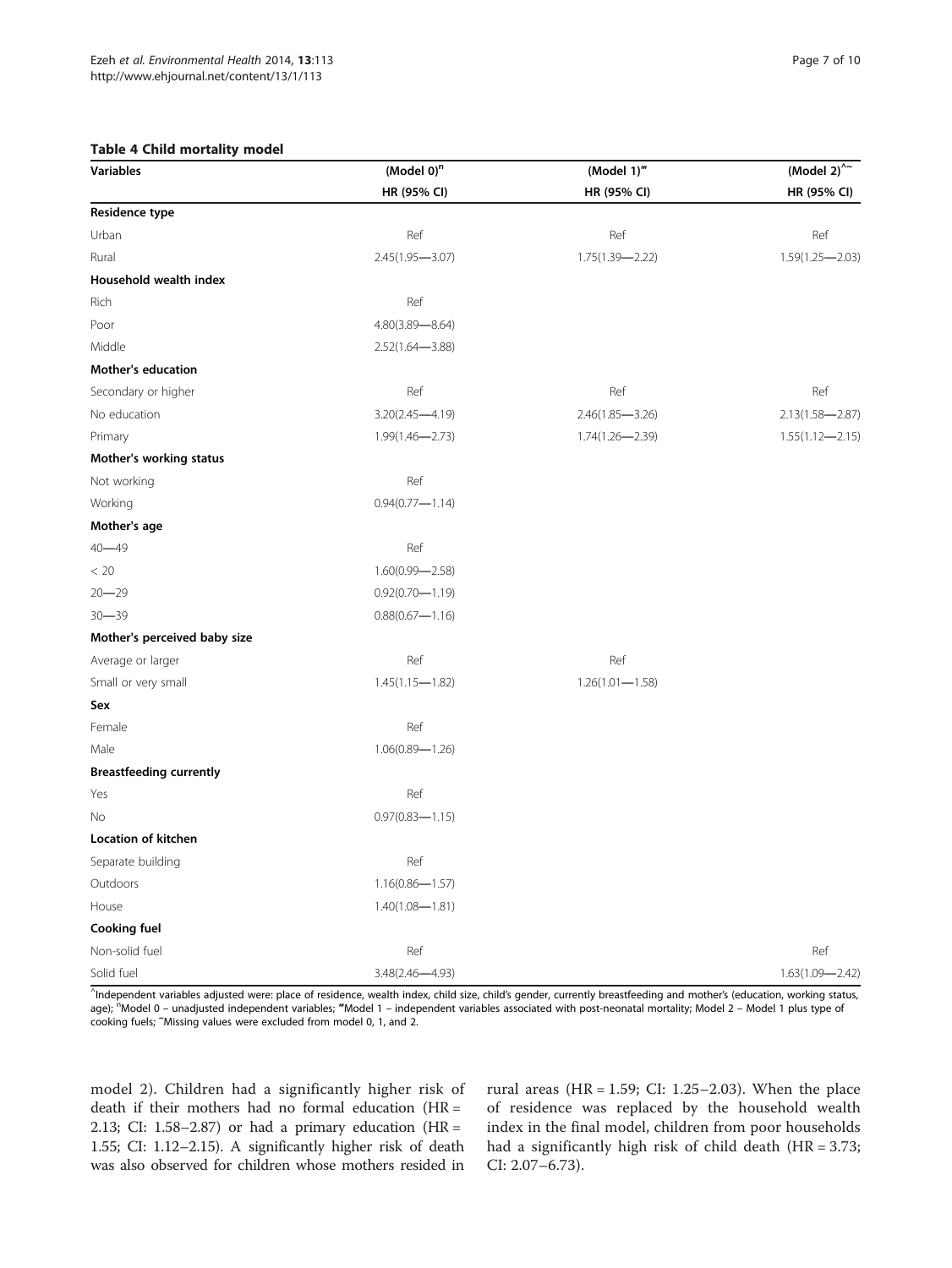# Discussion

Household use of solid fuels was associated with an increased risk of neonatal, post-neonatal and child mortality after controlling for potential confounders including household wealth status, place of residence, mother's level of education, mother's perceived size of her child at birth, sex, breastfeeding, mother's age and mother's employment status. Household use of solid fuels was not significantly associated with neonatal mortality. These findings are consistent with the results of a study conducted in India, which indicated that the association between household use of solid fuels and neonatal mortality is not significant [[35\]](#page-9-0). Explanations for the lack of association include contribution from biological factors, such as low birth weight and prematurity, and complications related to pregnancy and delivery [[36\]](#page-9-0), rather than household environmental health hazards. Breastfeeding, including exclusive breastfeeding, may also protect against the development of respiratory diseases [[25,](#page-8-0)[37\]](#page-9-0). The strong effect of breastfeeding observed during the neonatal and post-neonatal mortality periods examined in this study reaffirms the protective effects of breastfeeding on improving the growth, health, and survival of children <5 years of age.

The effect of household use of solid fuels on mortality increased significantly during the post-neonatal period. This may be attributable to the fact that infants in their first year of life are usually carried on their mother's back or stand beside their mother while she is cooking, thus exposing the infant to high concentrations of pollutants from solid fuel for considerable periods. This result is in line with observations from a case–control study performed in Gambia that found that there is a significantly higher risk of mortality from acute lower respiratory infection among children often carried on their mother's back during cooking [\[38](#page-9-0)]. This practice is common in sub-Saharan African countries, including in Nigeria. Close proximity to a pollution source and time spent in the vicinity is likely to increase the level of exposure to pollution, which may lead to adverse health problems [[39\]](#page-9-0). We noted that household use of solid fuels increased the risk of death for post-neonates by 92%, compared with a 63% increased risk for children between 12 and 59 months. Compared with the infancy period, the lower mortality risk reported during the child period could be linked to their relatively well-developed lungs and immune response to pathogens [[40\]](#page-9-0).

Findings from this study indicate that during all age periods, children <5 years residing in rural areas had a significantly higher risk of mortality compared with their peers in urban areas. This finding is supported by results from other studies [[41,42\]](#page-9-0), which indicated that residence in rural areas is a strong predictor of mortality of children <5 years of age. Clear urban–rural differences in household use of solid fuel are apparent in many sub-Saharan African countries. More than two-thirds of rural dwellers rely exclusively on gathered wood, charcoal, animal dung, crop waste, and coal waste for domestic energy [\[10,28\]](#page-8-0). Socioeconomic status (e.g., poor households) is one of the major factors affecting solid fuel use [[29\]](#page-8-0). The significant effect of economic status was also apparent in all three age groups when place of residence was replaced by household wealth index in the final model. This finding reaffirms that wealth has a positive effect on child survival. Limited access to cleaner energy (electricity, LPG, gas) may also hinder rural residents from using efficient cooking fuels. Only 34% of the rural residents in Nigeria have access to electricity [\[10](#page-8-0)].

In addition to solid fuel use, other factors that were significantly associated with an increased risk of neonatal, post-neonatal, and child mortality included the mother's perception of her newborn's size at birth (small or very small), sex (male neonate), maternal age (<20 years), and mother's level of education (no education). These results are consistent with the results of previous studies that examined the effect of cooking fuels on childhood mortality [\[18,23,](#page-8-0)[41,43\]](#page-9-0).

It is possible that the estimates we reported in our study may have been underestimated because of the following reasons. (1) Children aged between 1 and 4 years are more likely to move around, as a result they may be exposed to both household and ambient air pollution. (2) NDHS did not gather information about the history of cooking fuel use. This is imperative because previous study indicated that household income is a strong predictor for switching to cleaner fuels [[30](#page-9-0)].

This study has some limitations. First, data on households that use a combination of solid and non-solid fuels were not available from the NDHS database, and misclassification of use of cooking fuels may have occurred. Results of a study performed in India revealed that households reporting kerosene as their primary fuel for domestic energy but that they frequently switched to solid fuels reported higher levels of exposure to household air pollution [[44\]](#page-9-0). A second limitation was that causal effects could not be measured because the analyses were based on a retrospective cross-sectional study. The third limitation was that detailed health assessments of the child and mother were not available at the time of the survey. Finally, other important variables such as ventilation facility, duration of cooking, and frequency of cooking were not used in this analysis because they were not collected in the 2013 NDHS. Strengths of this study included that the indicators used for cooking fuels was based on WHO recommendations. Recall errors arising from dates of birth and death given by mothers interviewed during the survey were minimised by restricting the analyses to births within the 5-year period preceding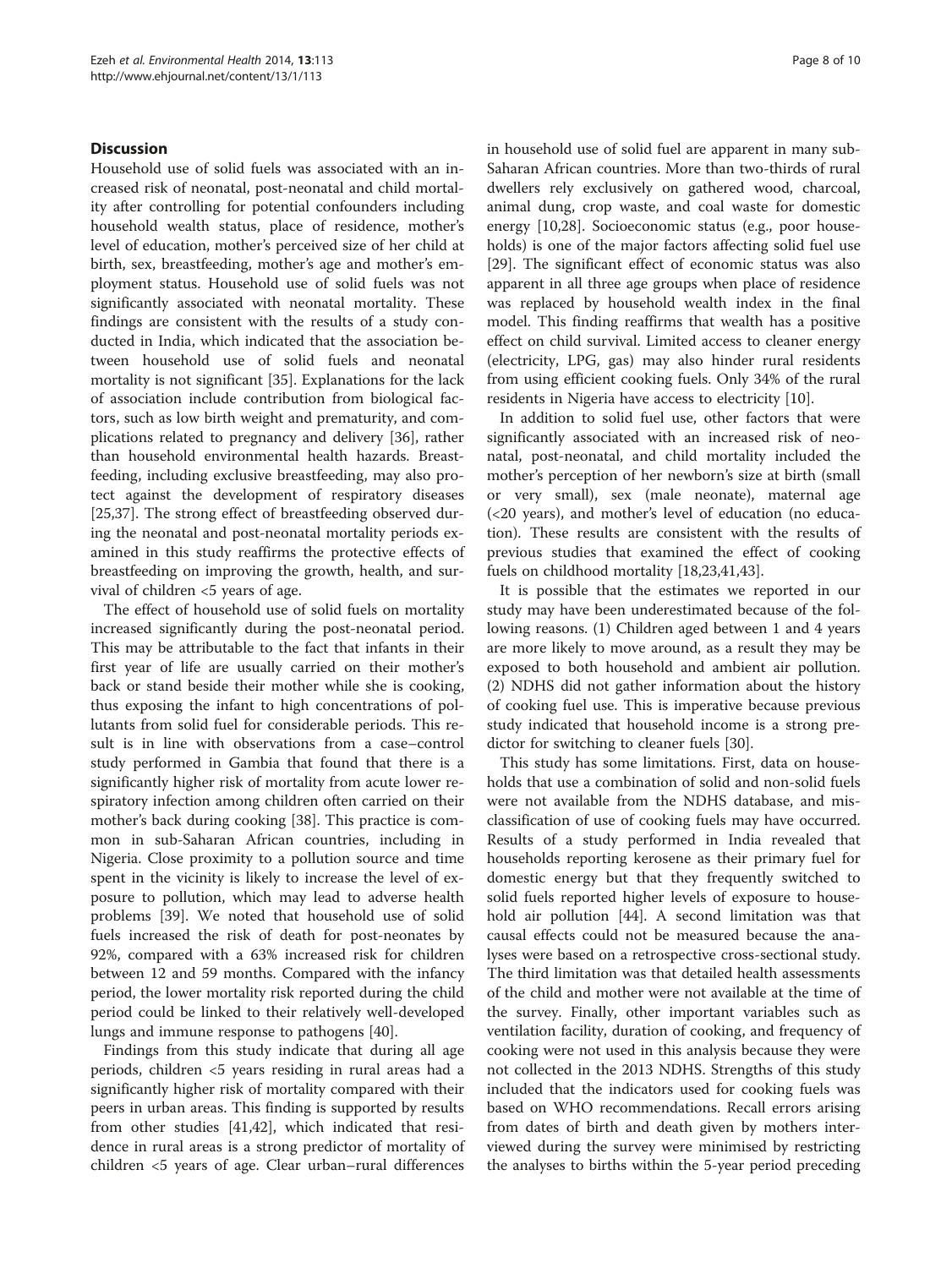<span id="page-8-0"></span>the survey. Data used in this study were from a nationally representative survey, which had a 97.6% response rate.

### Conclusions

Our analyses examined whether children <5 years of age residing in households using solid fuels were at higher risk of death. The results indicate that use of solid fuels increased the risk of post-neonatal and child deaths.

In addition to the effect of solid fuel use on childhood mortality, children from households in rural areas, children from poor households, children delivered by younger mothers (<20 years of age), children perceived by their mothers to have been smaller than average at birth, and children with illiterate mothers had a significantly higher risk of neonatal, post-neonatal and child mortality. Findings from this study indicate the need to create public awareness of the health risks of using solid fuel and to implement community-based domestic energy interventions. To improve child survival in Nigeria, these interventions should target rural and low socioeconomic status households.

#### Abbreviations

IAP: Indoor air pollution; NDHS: Nigeria demographic and health survey; NPC: National population commission; WHO: World health organisation; LPG: Liquefied petroleum gas; HR: Hazard ratio; aHR: Adjusted hazard ratio; PAR: Population attributable risk; CI: Confidence interval; NMR: Neonatal mortality rate; PMR: Post-neonatal mortality; CMR: Child mortality rate.

#### Competing interests

The authors declare that they have no competing interests.

#### Authors' contributions

OKE and KEA were involved in the conception and design of this study. OKE performed the literature review and analysis and drafted the manuscript. KEA, MJD, JH, and ANP provided advice on interpretation and revised and edited the manuscript. All authors read and approved the manuscript.

#### Acknowledgements

This study was part of the first author's thesis for a doctoral dissertation with the School of Medicine at the University of Western Sydney, Australia. We are grateful to Measure DHS, ICF International, Rockville, MD, USA for providing the 2013 NDHS data for this analysis.

#### Author details

<sup>1</sup>School of Medicine, University of Western Sydney, Locked Bag 1797, Penrith, NSW 2571, Australia. <sup>2</sup>School of Science and Health, University of Western Sydney, Locked Bag 1797, Penrith, NSW 2571, Australia. <sup>3</sup>Sydney School of Public Health, Edward Ford Building (A27), University of Sydney, Sydney, NSW 2006, Australia. <sup>4</sup>School of Medicine and Public Health, Faculty of Health, University of Newcastle, Callaghan, NSW 2308, Australia.

#### Received: 27 August 2014 Accepted: 28 November 2014 Published: 16 December 2014

#### References

- 1. WHO: Burden of disease from Household Air Pollution for 2012. [http://](http://www.who.int/phe/health_topics/outdoorair/databases/HAP_BoD_results_March2014.pdf) [www.who.int/phe/health\\_topics/outdoorair/databases/](http://www.who.int/phe/health_topics/outdoorair/databases/HAP_BoD_results_March2014.pdf) [HAP\\_BoD\\_results\\_March2014.pdf.](http://www.who.int/phe/health_topics/outdoorair/databases/HAP_BoD_results_March2014.pdf)
- Smith KR: Fuel combustion, air pollution exposure, and health: the situation in developing countries. Ann Rev Energy Environ 1993, 18:529-566.
- Naeher LP, Brauer M, Lipsett M, Zelikoff JT, Simpson CD, Koenig JQ, Smith KR: Woodsmoke health effects: a review. Inhal Toxicol 2007, 19:67–106.
- 4. Salvi SS, Barnes PJ: Chronic obstructive pulmonary disease in nonsmokers. Lancet 2009, 374:733–743.
- 5. Smith KR, Smith KR, Samet JM, Romieu I, Bruce N: Indoor air pollution in developing countries and acute lower respiratory infections in children. Thorax 2000, 55:518–532.
- 6. Gajate-Garrido G: The impact of indoor air pollution on the incidence of life threatening respiratory illnesses: evidence from young children in Peru. J Dev Stud 2012, 49:500–515.
- 7. Braga AL, Saldiva PH, Pereira LA, Menezes JJ, Conceicao GM, Lin CA, Zanobetti A, Schwartz J, Dockery DW: Health effects of air pollution exposure on children and adolescents in Sao Paulo, Brazil. Pediatr Pulmonol 2001, 31:106–113.
- Boy E, Bruce N, Smith KR, Hernandez R: Fuel efficiency of an improved wood-burning stove in rural Guatemala: implications for health, environment and development. Energy Sustain Dev 2000, 4:23–31.
- 9. National Population Commission, Federal Republic of Nigeria: Final report on Nigeria Demographic and Health Survey. Calverton, Maryland, USA: ORC Macro; 2003.
- 10. National Population Commission, Federal Republic of Nigeria: Final report on Nigeria Demographic and Health Survey. Rockville, Maryland, USA: ICF International; 2013.
- 11. International Centre for Energy, Environment and Development (ICEED): Prospects of clean cookstoves, by stakeholders. [http://www.iceednigeria.](http://www.iceednigeria.org/news/prospects-of-clean-cookstoves-by-stakeholders/) [org/news/prospects-of-clean-cookstoves-by-stakeholders/.](http://www.iceednigeria.org/news/prospects-of-clean-cookstoves-by-stakeholders/)
- 12. Blum D, Feachem RG: Measuring the impact of water supply and sanitation investments on diarrhoeal diseases: problems of methodology. Int J Epidemiol 1983, 12:357–365.
- 13. Esrey SA, Habicht JP: Epidemiologic evidence for health benefits from improved water and sanitation in developing countries. Epidemiol Rev 1986, 8:117–128.
- 14. Hong R: Effect of multiple birth on infant mortality in Bangladesh. J Paediatr Child Health 2006, 42:630–635.
- 15. Uthman OA, Uthman MB, Yahaya I: A population-based study of effect of multiple birth on infant mortality in Nigeria. BMC Pregnancy Childbirth 2008, 8:41.
- 16. Wichmann J, Voyi KV: Influence of cooking and heating fuel use on 1-59 month old mortality in South Africa. Matern Child Health J 2006, 10:553–561.
- 17. Khalequzzaman M, Kamijima M, Sakai K, Chowdhury NA, Hamajima N, Nakajima T: Indoor air pollution and its impact on children under five years old in Bangladesh. Indoor Air 2007, 17:297–304.
- 18. Rehfuess EA, Tzala L, Best N, Briggs DJ, Joffe M: Solid fuel use and cooking practices as a major risk factor for ALRI mortality among African children. J Epidemiol Community Health 2009, 63:887-892.
- 19. Dasgupta S, Huq M, Khaliquzzaman M, Pandey K, Wheeler D: Indoor air quality for poor families: new evidence from Bangladesh. Indoor Air 2006, 16:426–444.
- 20. Mahalanbis D, Gupta S, Paul D, Gupta A, Lahiri M, Khaled M: Risk factors for pneumonia in infants and young children and the role of solid fuel for cooking: a case–control study. Epidemiol Infect 2002, 129:65–71.
- 21. Boy E, Bruce N, Delgado H: Birth weight and exposure to kitchen wood smoke during pregnancy in rural Guatemala. Environ Health Perspect 2002, 110:109–114.
- 22. Sreeramareddy C, Shidhaye R, Sathiakumar N: Association between biomass fuel use and maternal report of child size at birth - an analysis of 2005–06 India Demographic Health Survey data. BMC Public Health 2011, 11:403.
- 23. Rinne ST, Rodas EJ, Rinne ML, Simpson JM, Glickman LT: Use of biomass fuel is associated with infant mortality and child health in trend analysis. Am J Trop Med Hyg 2007, 76:585-591.
- 24. Cushing AH, Samet JM, Lambert WE, Skipper BJ, Hunt WC, Young SA, McLaren LC: Breastfeeding reduces risk of respiratory illness in infants. Am J Epidemiol 1998, 147:863–870.
- 25. Heinig MJ: Host defense benefits of breastfeeding for the infant: effect of breastfeeding duration and exclusivity. Pediatr Clin North Am 2001, 48:105–123.
- 26. Buor D: Mothers' education and childhood mortality in Ghana. Health Policy 2003, 64:297–309.
- 27. Das Gupta M: Death clustering, mothers' education and the determinants of child mortality in rural Punjab, India. Popul Stud 1990, 44:489–505.
- 28. WHO: Indoor smoke from solid fuels: Assessing the environmental burden of disease. [http://www.who.int/quantifying\\_ehimpacts/](http://www.who.int/quantifying_ehimpacts/publications/9241591358/en/) [publications/9241591358/en/.](http://www.who.int/quantifying_ehimpacts/publications/9241591358/en/)
- 29. Larrea C, Kawachi I: Does economic inequality affect child malnutrition? The case of Ecuador. Soc Sci Med 2005, 60:165–178.